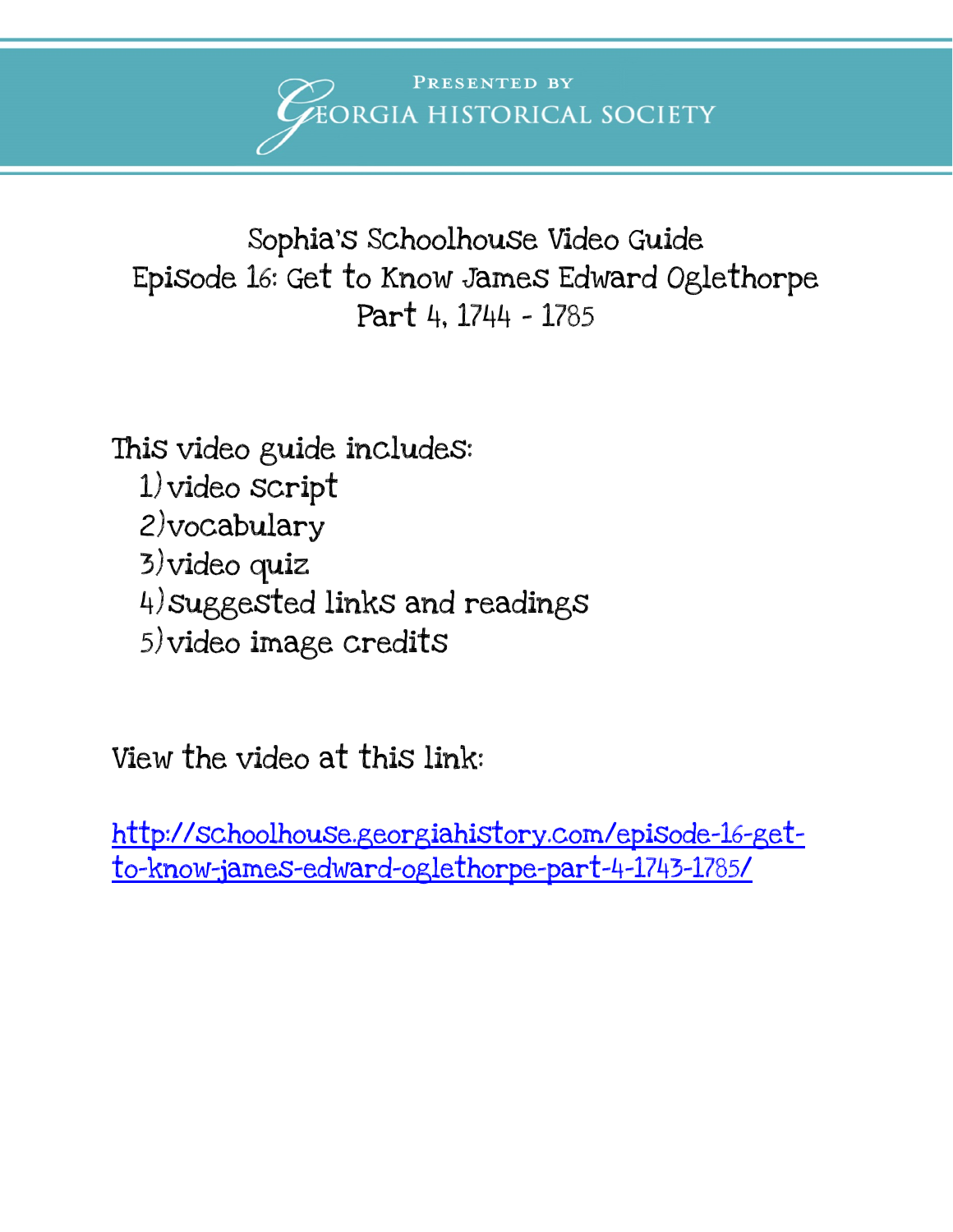#### Video Script

Oglethorpe left Georgia in July 1743 and never returned again. Oglethorpe continued to attend meetings of the Georgia Trustees in England for a little while, but he eventually stopped. In 1745 Oglethorpe was put in charge of troops and sent to defend England against a Jacobite uprising in Scotland. If you'll remember, Oglethorpe's family was Jacobites. Some people thought Oglethorpe didn't try hard against the Jacobites even though he did keep them from invading. He had to go to court to defend his actions. He was officially acquitted - meaning he didn't face punishment - but his reputation was hurt.

In 1752 Oglethorpe lost his Parliament seat – that same year Georgia became a royal colony and the Georgia Trustees no longer had any say in how the colony would run. For the rest of his life, Oglethorpe spent his time with his wife and friends. He also supported writers and spent a lot of time studying and reading.

Oglethorpe lived long enough to see Georgia become a state in the United States of America. Did you know that Oglehtorpe met with John Adams twice in June 1785? John Adams the first U.S. ambassador to Great Britain. John Adams wrote that Oglethorpe "expressed his great esteem and regard for America" on their first visit together. His two meetings with John Adams were some of his last. Oglethorpe died on June 30, 1785.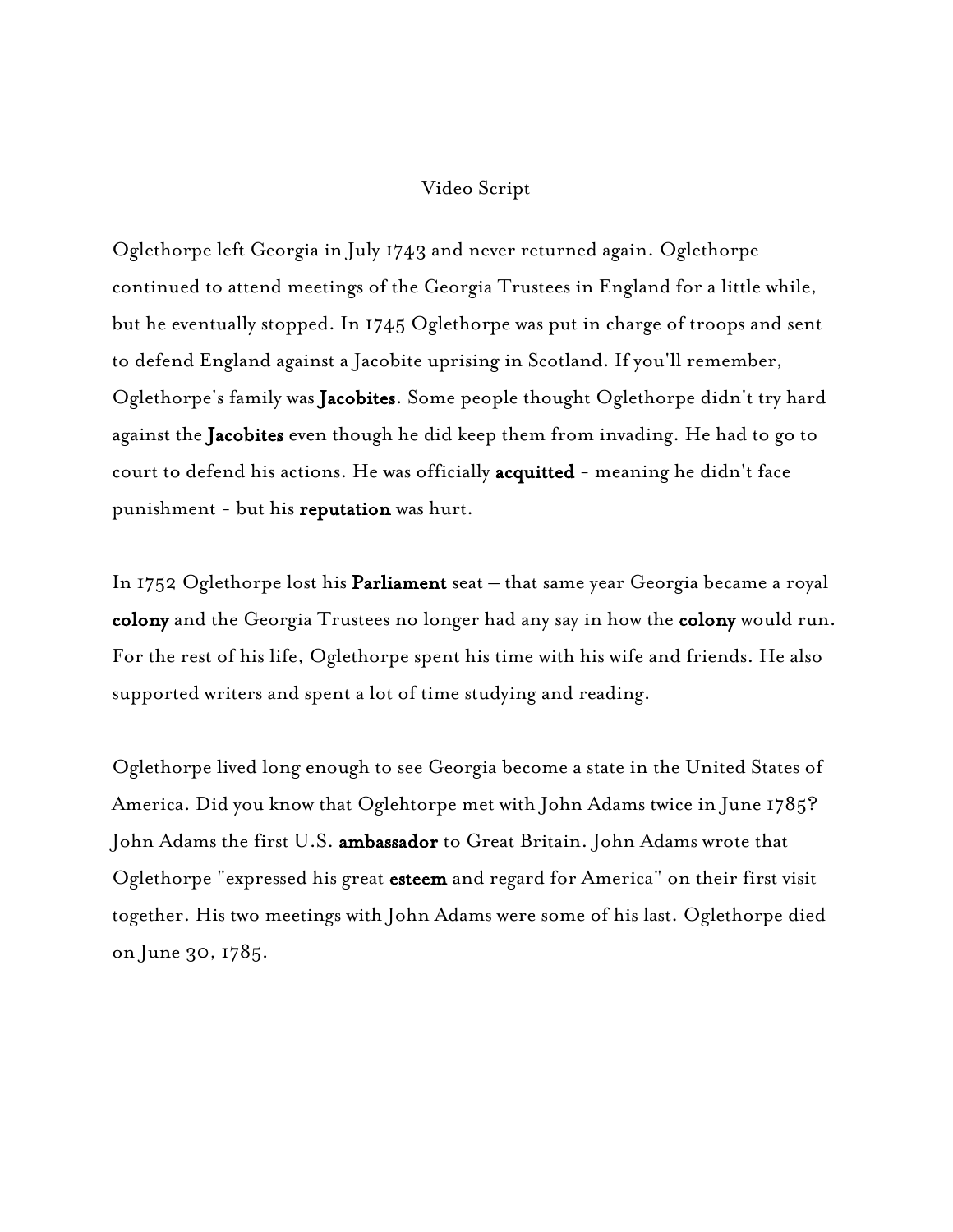## Vocabulary

acquitted: An acquitted defendant is off the hook. If you're on trial for a crime and you're found "not guilty," then you're acquitted and you can go free.

ambassador: An ambassador is an official representative for his or her country, stationed in another nation

colony: A colony is a group of people who settle in a new place but keep ties to their homeland. The people who founded the United States first came to America to live as part of a British *colony*.

esteem: Esteem is all about respect and admiration. If you have high self-esteem, it means you like yourself.

Jacobite: a supporter of James II after he was overthrown or a supporter of the Stuarts.

Georgia Trustees: a group of men appointed by the King to administer the Georgia Colony from 1732 to 1752.

Parliament: The most common meaning of parliament refers to a country's legislative (law-making) body. England's parliament is very famous.

reputation : Your reputation is the general belief or opinion that other people have about you. If you are considered trustworthy and kind, you have a good reputation.



The definitions on this list were taken from Vocabulary.com. <u>Read a review of vocabulary.com on</u> [Sophia's Schoolhouse.](http://schoolhouse.georgiahistory.com/sophias-resource-review-vocabulary-com/)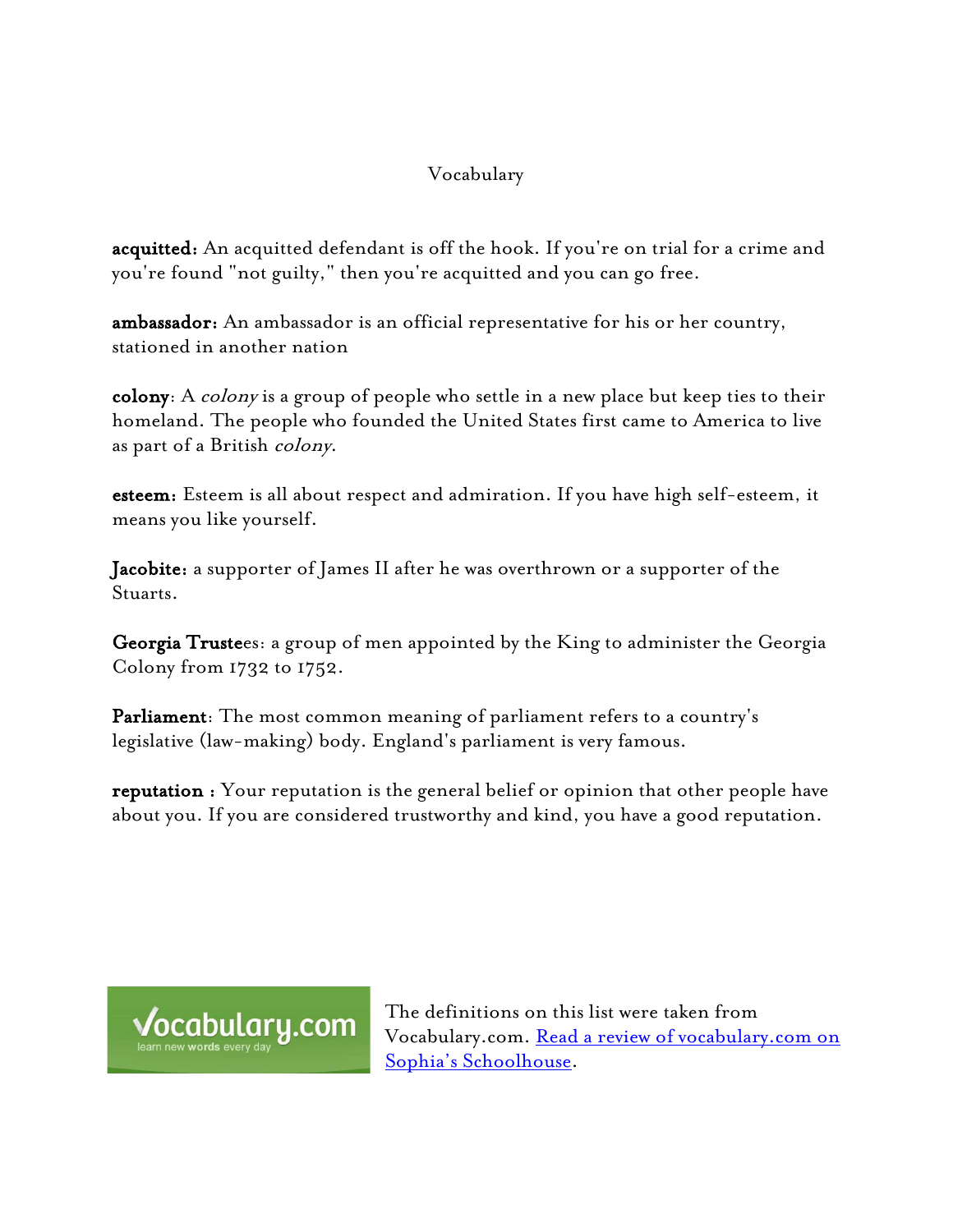## Video Quiz

Question 1: True or False? James Edward Oglethorpe returned to Georgia several times after 1743. \_\_\_\_\_\_\_\_\_

Question 2: What American did James Edward Oglethorpe meet with twice in 1785?

- a. Thomas Jefferson
- b. John Adams
- c. Abraham Lincoln
- d. George Washington

Question 3: True or False? James Edward was acquitted of any wrong doing in the Jacobite uprising. \_\_\_\_\_

Question 4: True or False? Oglethorpe died in Savannah, Georgia? \_\_\_\_\_\_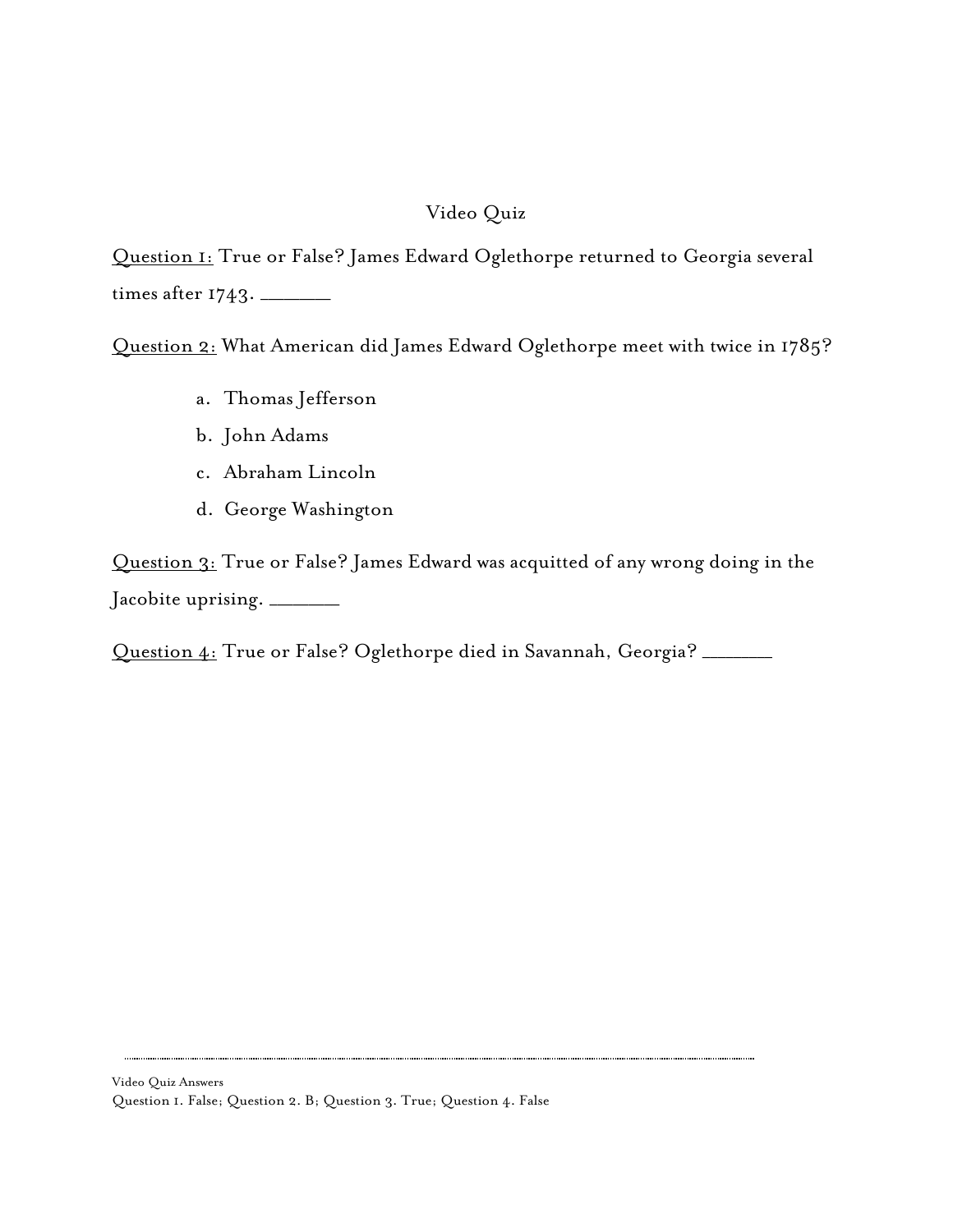# Suggested Links and Readings

Links:

[James Edward Oglethorpe Featured Historical Figure Pages](http://georgiahistory.com/education-outreach/online-exhibits/featured-historical-figures/james-edward-oglethorpe/)

[Three Centuries of Georgia History Online Exhibit: 18th Century](http://georgiahistory.com/education-outreach/online-exhibits/online-exhibits/three-centuries-of-georgia-history/eighteenth-century/)

Today in Georgia History [June 30, 1785 "James Oglethorpe Died."](http://www.todayingeorgiahistory.org/content/james-oglethorpe-died)

[Jackson, Edwin L. "James Oglethorpe \(1696-1785\)."](http://www.georgiaencyclopedia.org/articles/history-archaeology/james-oglethorpe-1696-1785) New Georgia Encyclopedia.

[Cashin, Edward J. "Trustee Georgia, 1732-1752."](http://www.georgiaencyclopedia.org/articles/history-archaeology/trustee-georgia-1732-1752) New Georgia Encyclopedia.

Suggested Readings:

[Spalding, Phinizy. "Myths and the Man: James Edward Oglethorpe."](http://www.jstor.org/stable/41397041) The Georgia [Review 28, no. 1 \(Spring 1974\): 52-57.](http://www.jstor.org/stable/41397041)

Inscoe, John, ed. James Edward Oglethorpe: New Perspectives on His Life and Legacy. Savannah: Georgia Historical Society, 1997.

Jackson, Harvey H., and Phinizy Spalding, ed. Forty Years of Diversity: Essays on Colonial Georgia. Athens: University of Georgia Press, 1984.